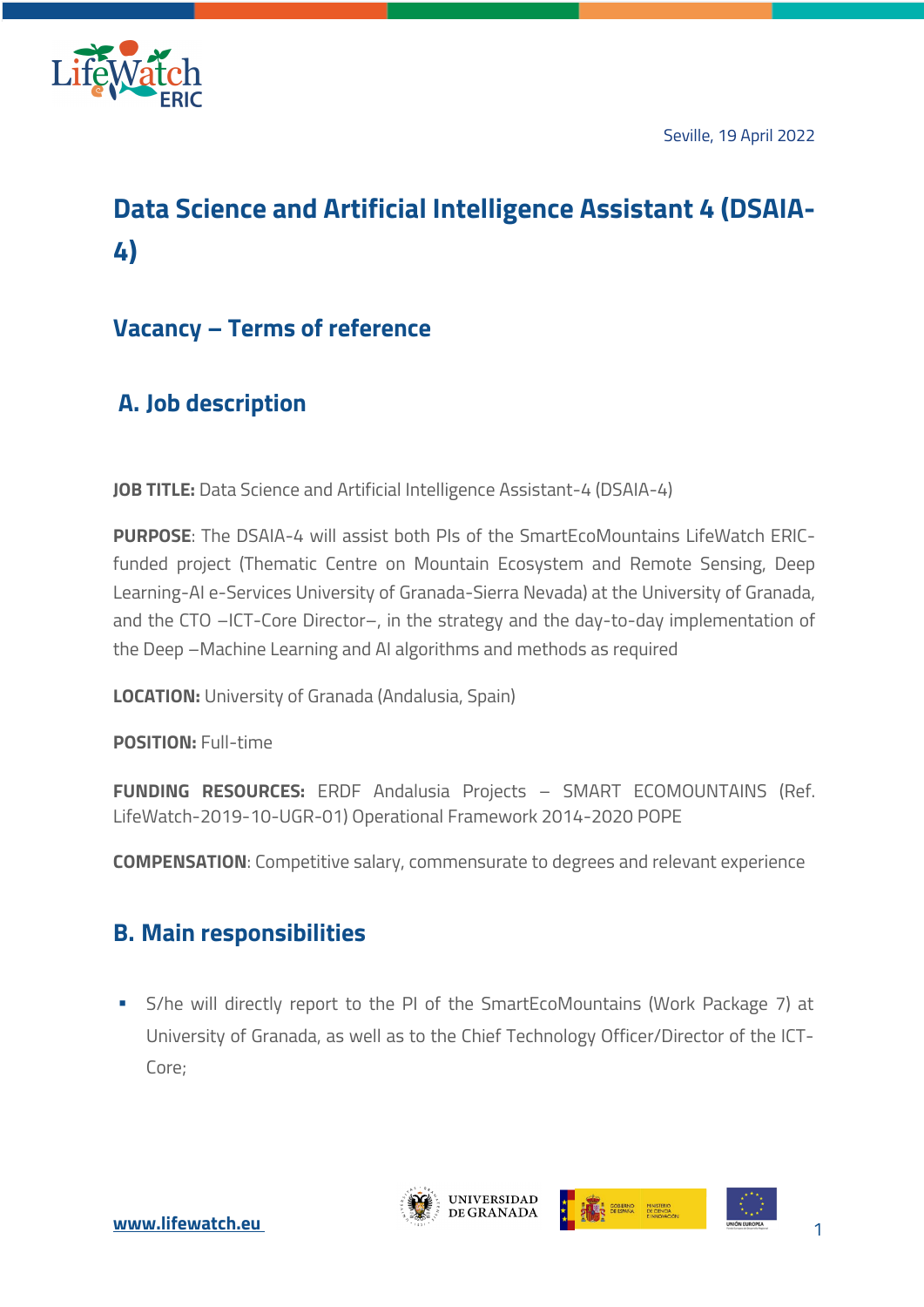

- § S/he will hold a position which requires multi-, inter- and trans-disciplinary ICT skills accrediting proven research experience on artificial intelligence and deep learning techniques;
- § S/he will lead end-to-end research to solve the application of artificial intelligence algorithms to remote sensing problems: i.e., downloading, pre-processing and postprocessing of multispectral time series of satellite images. Annotating these data to map different types of land use and land covers. Developing deep learning models to map and detect the change in land use and land cover types. Predicting the concentration of photosynthetic pigments using satellite image data, calibrated and validated with field measurements.

#### **C. The ideal candidate should meet the following requirements:**

- 1. Bachelor's degree in engineering or mathematics;
- 2. PhD in applied mathematics, computer science, artificial intelligence, or related fields;
- 3. At least 1 year's experience as a postdoc researcher;
- 4. Experience of more than 3 years in applied machine learning and Deep Learning, proven with relevant publications in journals and conferences;
- 5. Strong background in statistical models, time series analysis, and forecasting;
- 6. Accredited experience on solving real world problems using machine learning models;
- 7. Strong expertise in adapting state-of-the-art deep learning models to complex problems;
- 8. Strong expertise in feature engineering and processing of remote sensing data (i.e., satellite images and multispectral time series);
- 9. Experience in creation and annotation of smart high quality remote sensing datasets;
- 10. Experience on multiple machine learning facets: working with large data sets, model development, statistics, experimentation, data visualisation, and optimisation;
- 11. Fluency in at least one programming language, with a strong preference for Python;
- 12. Excellent English communication skills, both written and oral; with ability to communicate with team members and other stakeholders;
- 13.Out-of-the-box thinker and innovative problem solver.